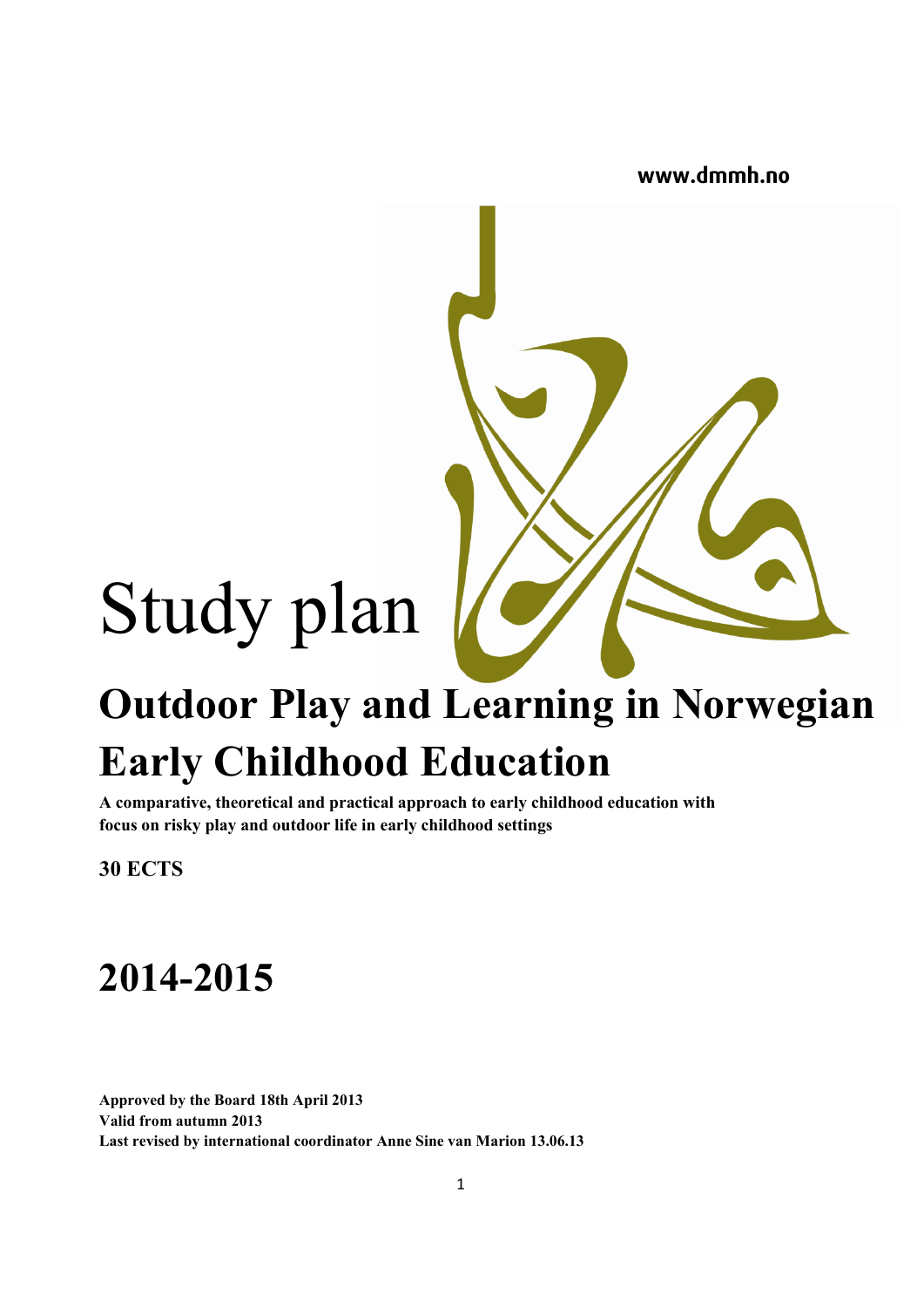| Title:                                | Outdoor Play and Learning in Norwegian Early Childhood Education                                                                                          |  |  |  |  |
|---------------------------------------|-----------------------------------------------------------------------------------------------------------------------------------------------------------|--|--|--|--|
| ECTS:                                 | 30                                                                                                                                                        |  |  |  |  |
| Full time / part time                 | Full time                                                                                                                                                 |  |  |  |  |
| <b>Type of study</b>                  | Bachelor level                                                                                                                                            |  |  |  |  |
| Number of weeks                       | Approx. 20 weeks                                                                                                                                          |  |  |  |  |
| Lanaguage of<br>instruction<br>Grade: | English                                                                                                                                                   |  |  |  |  |
|                                       | Letter grade (A-F)                                                                                                                                        |  |  |  |  |
| <b>Start semester</b>                 | <b>Autumn or Spring</b>                                                                                                                                   |  |  |  |  |
| <b>Fees</b>                           | No fees for students from partner institutions. Fees for other students will<br>apply, please contact the international coordinator for more information. |  |  |  |  |
| Admittance                            | 15 May/15 October                                                                                                                                         |  |  |  |  |
| Academic<br>coordinator               | Marit Hallset Svare                                                                                                                                       |  |  |  |  |
| Administrative<br>coordinator         | Anne Sine van Marion                                                                                                                                      |  |  |  |  |

#### **Brief Introduction to the programme**

The programme provides experiences, insight and knowledge about everyday life in Norwegian early childhood education and care institutions. Simultaneously the students will be introduced to the Nordic view on play and learning, the close relationship to nature, as well as children's rights to participation.

The course "Risky Play and Outdoor Life in Kindergartens" can only be taken as part of this 30 ECTS programme.

#### **The basic values of the programme**

The programme is based on an understanding of children that emphasizes children's participation and children's competences, a societal view that emphasizes responsibility for the environment and sustainable development, and a view on culture that embraces both cultural heritage and cultural criticism. The programme gives the students an insight into children's culture and the formative influences that are part of the processes in a child's development. The Norwegian society may still be categorised as quite homogeneous. However, increasing numbers of multi-cultural groups of children lead to more emphasis on inter-cultural work. Core values in this work are respect, creativity, dialogue and wondering.

Other values fundamental for this course are gender equality and equality between all people in a social and ethnic diversity. Accompanying this are moral values which constitute the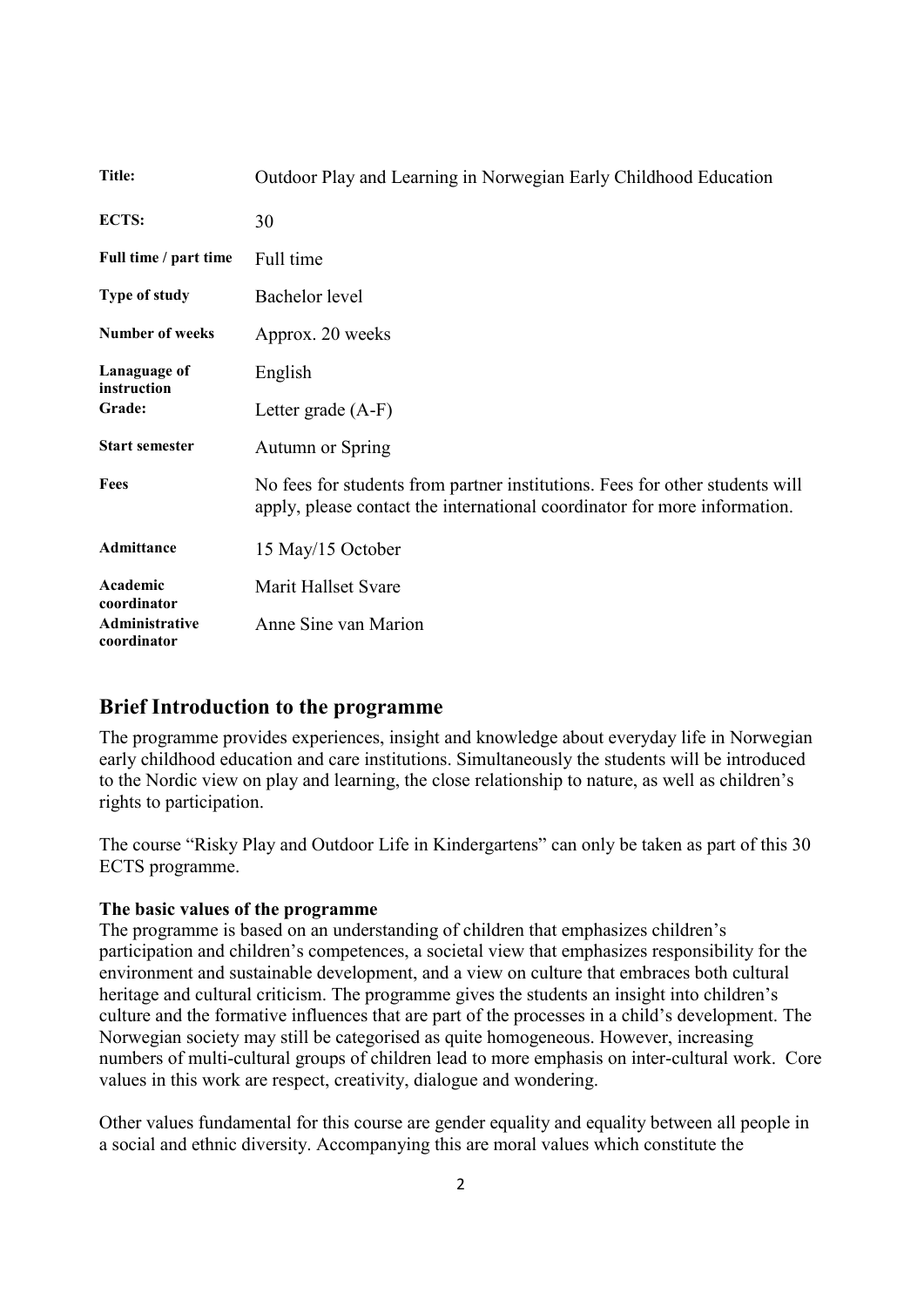foundation for a modern democracy, and are in accordance with the United Nations (UN) Human Rights. The UN Convention on the Rights of the Child (UNCRC) forms the ethical foundation by emphasizing the child's rights to a life that allows a physical, spiritual, moral and social development. In addition it is also a foundation for developing an understanding of the values inherent in religious cultural traditions.

#### **Target group**

The programme is designed for visiting students in Norway on 20 weeks of exchange. It is free for students from institutions with an exchange agreement with Queen Maud University College (QMUC).

#### **Admission**

Students have to be enrolled in early childhood education and care (ECEC) studies at their home institution. The home institution nominates students for the exchange programme. Students send in their application with copies of reports of marks from all finalised subjects at their home institution and letter of motivation. A registration form is filled in by the students after admission is granted.

#### **Further information**

All students outside the EU/EEU are required to send a copy of a recent tuberculin test (not older than 3 months). The tuberculin test result must be negative for the student to be admitted to QMUC.

#### **Learning Outcome**

Learning outcome after completing this programme, the student

- Has knowledge about ECEC settings in Norway and central documents governing these.
- Has sound knowledge of children's rights and knows what signifies an inclusive and learning environment in ECEC settings.
- Is able to use her professional skills in play and learning activities
- Is able to organise physical activities including risky play, in a safe setting

#### **Organisation, Teaching and Working methods**

#### **Theory and practical training**

The programme is part of a professional education where theory and practice form two equal sources of knowledge which are inter-related. The programme is a platform for a reflexive meeting between theoretical subject knowledge, practical skills and professionalism, and the three areas of competence should be seen as a holistic unit. Therefore parts of the programme will be practical training in an ECEC setting.

#### **Mentored practical training**

During the programme the students will gain experience with planning, carrying out and evaluate pedagogical work in the ECEC setting, and gain experience with the preschool teacher profession. Tutoring of the practical training is a joint responsibility for all teachers during the course. The students will have 35 days practice experiences throughout the programme. The practice tutor at the college has the coordinating responsibility for the students during their practical training, and the practice mentor in the ECEC setting is responsible for the practical training in the ECEC institution.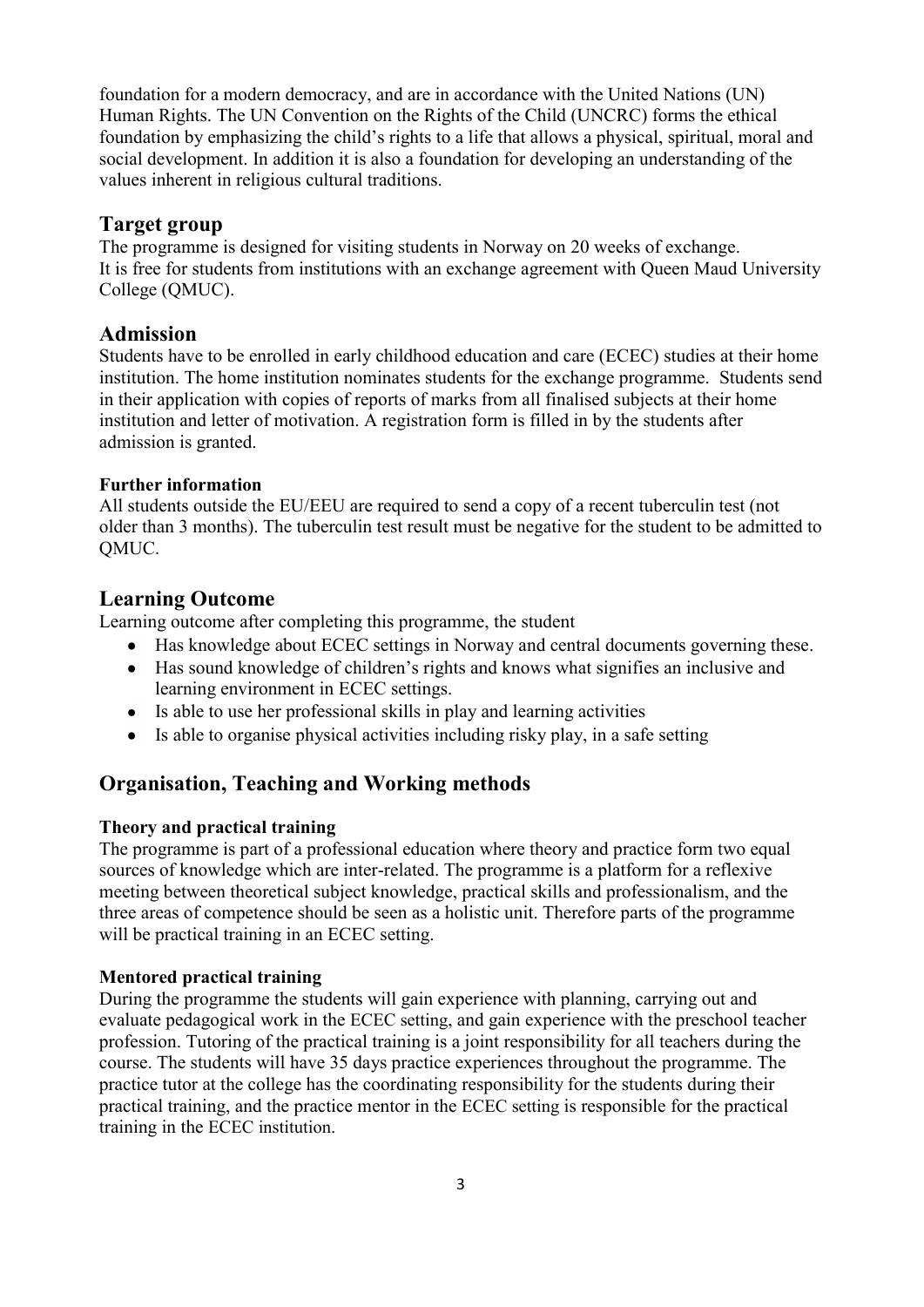| <b>Practical Training</b>                                                                | Duration |
|------------------------------------------------------------------------------------------|----------|
| Early Childhood Education and Care Setting 0-5 years 34 days<br>Primary School 6-8 years | 1 day    |

#### **Responsibility for own learning**

Students are expected to take joint responsibility and to have a joint influence during the programme. They are required to work independently and actively to be well prepared for cooperation with children, colleagues, parents and the community, both during the study and in a lifelong learning process. In addition to lecturers and other teacher initiated activities the students have to take responsibility to acquire knowledge of the contents of the course through self-study, groups, as well as individual work.

#### **Student participation**

All teaching throughout the programme is compulsory. In order to have the various parts of the course approved and to take the final exam the students have to fulfil all compulsory assignments, the requirement of mandatory attendance included.

Students who have not got the compulsory assignments approved will not be admitted to take the final exam.

| <b>Subjects</b>                           |                           | <b>ECTS</b> credits |
|-------------------------------------------|---------------------------|---------------------|
| Nature and Outdoor Activities             |                           | 12                  |
| Art/Drama/Music                           |                           | 3                   |
| Norwegian                                 |                           | 4,5                 |
| Education/Pedagogics                      |                           | 5,5                 |
| Norwegian Culture and Society             |                           | 3,5                 |
| Religion, Philosophies of Life and Ethics |                           | 1.5                 |
|                                           | <b>Total ECTS credits</b> | - 30                |

#### **Assessment and compulsory course work**

For information regarding assessment and compulsory course work, please consult the course descriptions.

The assessment in the programme is three-fold; two parts for the course *Norwegian Early Childhood Education and Care, Theory and Practice* and one part for the in-depth study, the course Risky Play and Outdoor Life in ECEC settings.

#### *NECEC2100 Norwegian Early Childhood Education and Care, Theory and Practice*

The students will do a tutored practical training period of 34 days in an ECEC institution. At the beginning of this period, the student together with the tutor set objectives for the training. These objectives will constitute the basis for the tutoring and for the 4800-word written assignment the student writes towards the end of the training.

The practical training constitutes 60 % of the grade for this part of the course.

The students will write a written assignment of 4800 words. Part 1 (3600 words) will reflect on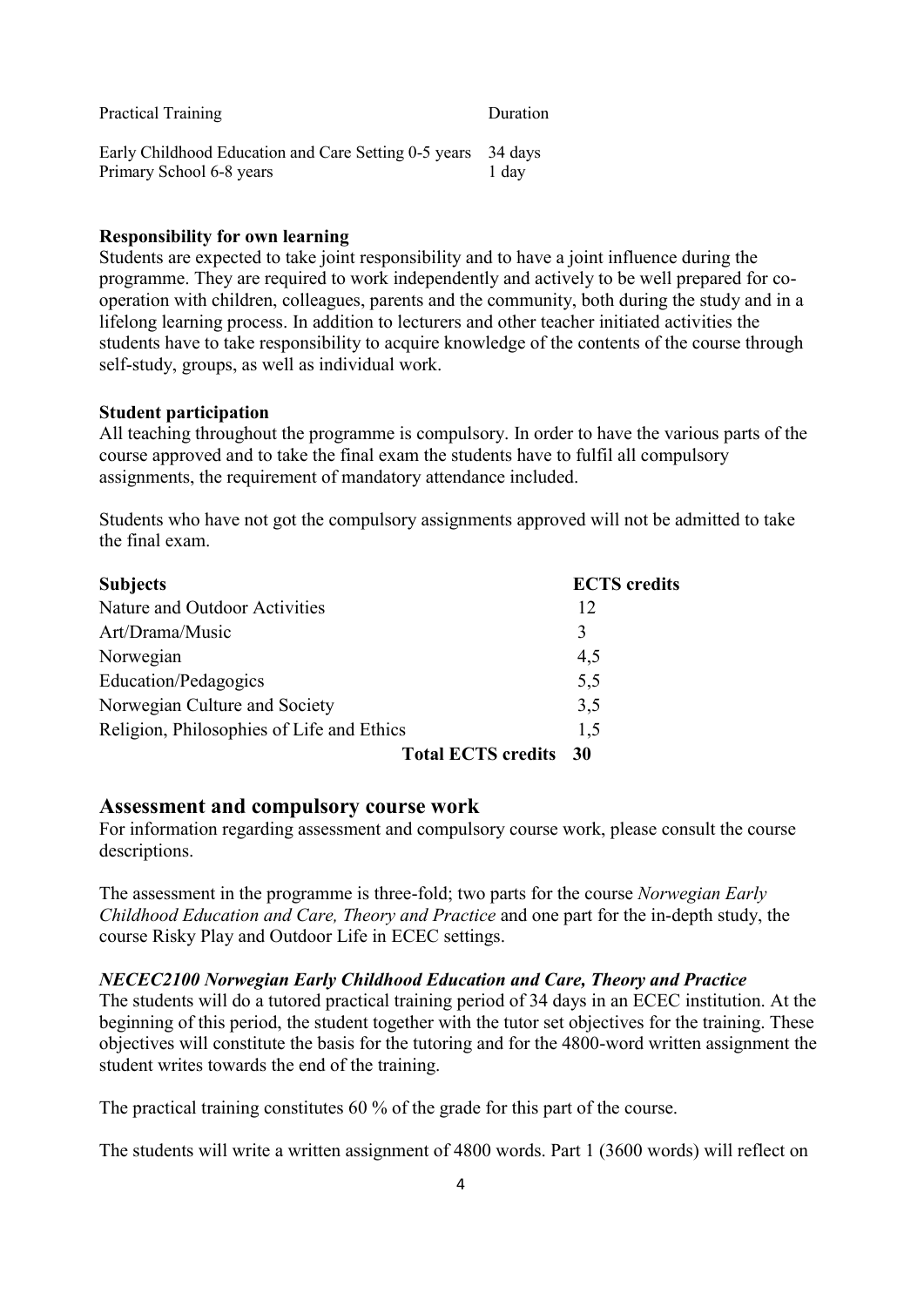the practical training period and the development the student has undergone. This reflection must include theoretical considerations. Part 2 (1200 words) is an in-depth comparative reflection on a phenomenon or issue in Norwegian ECEC settings that is markedly different from the experience from their home country.

This part of the exam constitutes 40 % of the grade for this part of the course.

#### *NECEC2200 Risky Play and Outdoor Life in ECEC settings.*

One written assignment of 4000 words, 100 % of the grade for this part of the course.

#### **Transcript of records**

At the completion of the programme QMUC issues a Transcript of Records where the letter grades for the whole course of 30 ECTS is given. The grade comprises individual grades for the course *Norwegian Early Childhood Education and Care, Theory and Practice* and the course *Risky Play and Outdoor Life in ECEC Settings*.

#### **Course descriptions**

| <b>Course code</b>          | <b>NECEC2100</b>                                                                                                                                                                                                                                                                                                                                                                                                                                                                                                                                                                                                                                                                                                                |  |  |  |  |
|-----------------------------|---------------------------------------------------------------------------------------------------------------------------------------------------------------------------------------------------------------------------------------------------------------------------------------------------------------------------------------------------------------------------------------------------------------------------------------------------------------------------------------------------------------------------------------------------------------------------------------------------------------------------------------------------------------------------------------------------------------------------------|--|--|--|--|
| <b>Course title</b>         | Norwegian Early Childhood Education and Care, Theory and Practice                                                                                                                                                                                                                                                                                                                                                                                                                                                                                                                                                                                                                                                               |  |  |  |  |
| Level                       | Bachelor                                                                                                                                                                                                                                                                                                                                                                                                                                                                                                                                                                                                                                                                                                                        |  |  |  |  |
| <b>Credits</b>              | 20 ECTS                                                                                                                                                                                                                                                                                                                                                                                                                                                                                                                                                                                                                                                                                                                         |  |  |  |  |
| <b>Teaching semester</b>    | Autumn 2013/Spring 2014 (the course is offered every semester)                                                                                                                                                                                                                                                                                                                                                                                                                                                                                                                                                                                                                                                                  |  |  |  |  |
| Language of instruction     | English (and some Norwegian)                                                                                                                                                                                                                                                                                                                                                                                                                                                                                                                                                                                                                                                                                                    |  |  |  |  |
| <b>Required previous</b>    | See under «admission»                                                                                                                                                                                                                                                                                                                                                                                                                                                                                                                                                                                                                                                                                                           |  |  |  |  |
| knowledge                   |                                                                                                                                                                                                                                                                                                                                                                                                                                                                                                                                                                                                                                                                                                                                 |  |  |  |  |
| <b>Recommended previous</b> |                                                                                                                                                                                                                                                                                                                                                                                                                                                                                                                                                                                                                                                                                                                                 |  |  |  |  |
| knowledge                   |                                                                                                                                                                                                                                                                                                                                                                                                                                                                                                                                                                                                                                                                                                                                 |  |  |  |  |
| <b>Learning outcome</b>     | At the end of the course the student has developed knowledge, skills and<br>competence within the following areas:                                                                                                                                                                                                                                                                                                                                                                                                                                                                                                                                                                                                              |  |  |  |  |
|                             | The <i>theoretical</i> part<br>The student:<br>Has gained a deeper understanding of society, children and childhood.<br>Has got an understanding of Norwegian childhoods and child cultures<br>$\bullet$<br>and can compare this with experiences from own country.<br>Has an insight in the UN Convention of the Rights of the Child.<br>$\bullet$<br>Has an understanding on the condition under which children grow up<br>in Norway both regarding legal framework, attitude to children and<br>childhood and an outdoor way of life.<br>Is familiar with local cultural activities for children, and how everyday<br>life for children is organised.<br>Has reached a comparative and historical perspectives on growing up |  |  |  |  |
|                             | The <i>practical training</i><br>The student:<br>Has shown interest, ability and competence in interacting and<br>$\bullet$                                                                                                                                                                                                                                                                                                                                                                                                                                                                                                                                                                                                     |  |  |  |  |
|                             | communicating with children, their parents and the staff.<br>Has developed knowledge of views on children and pedagogical<br>$\bullet$                                                                                                                                                                                                                                                                                                                                                                                                                                                                                                                                                                                          |  |  |  |  |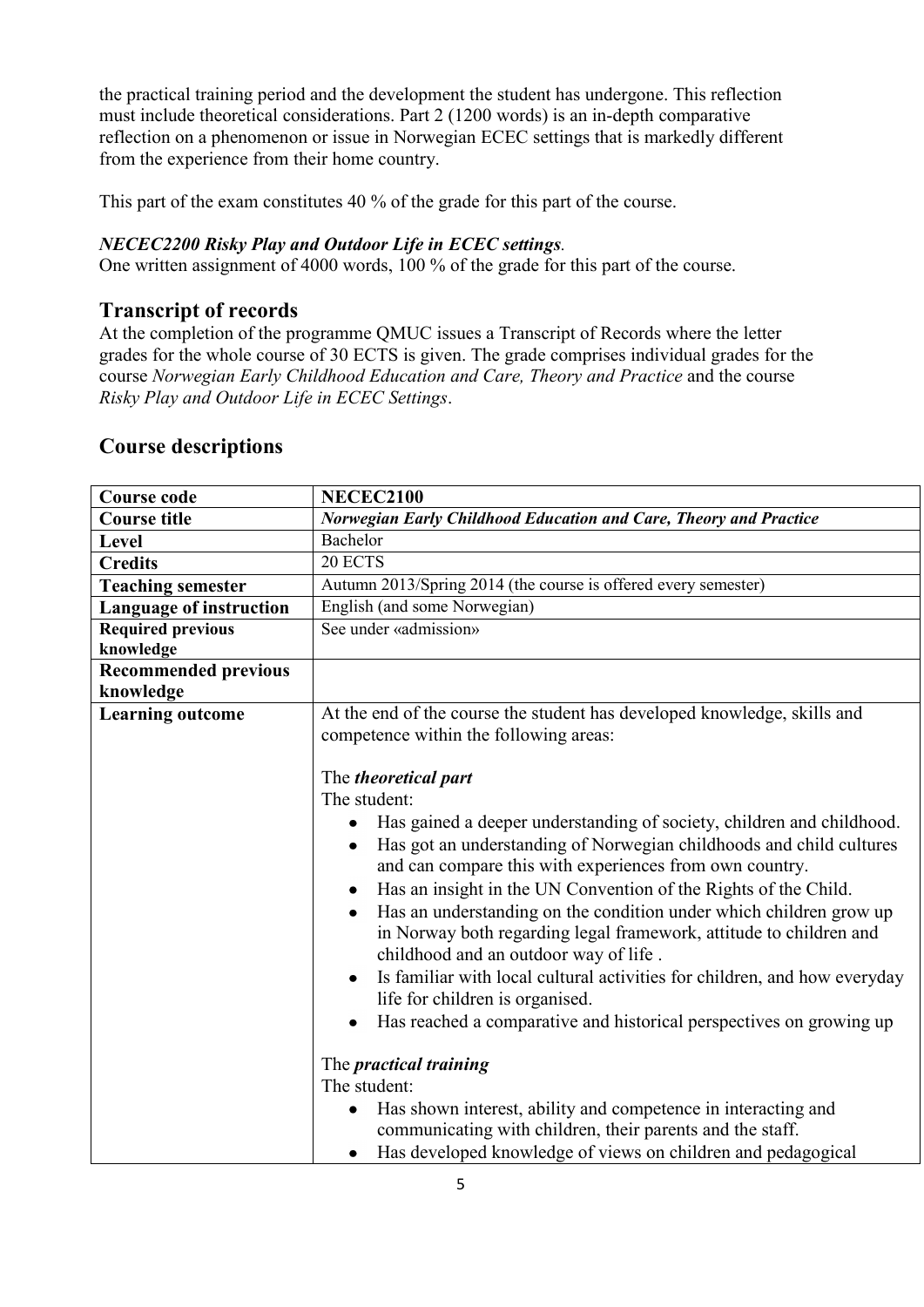|                               |        | practise in another culture, and is able to reflect on and compare this in                                                                            |     |                                                                      |                 |             |  |
|-------------------------------|--------|-------------------------------------------------------------------------------------------------------------------------------------------------------|-----|----------------------------------------------------------------------|-----------------|-------------|--|
|                               |        | relation to their own culture's pedagogical practise.<br>Has gained an insight into the relevance and the conditions for play and                     |     |                                                                      |                 |             |  |
|                               |        | interaction.                                                                                                                                          |     |                                                                      |                 |             |  |
|                               |        |                                                                                                                                                       |     | Has gained an insight into the view on the relationship between play |                 |             |  |
|                               |        | and learning.<br>Has knowledge about how children use the indoor and outdoor space in                                                                 |     |                                                                      |                 |             |  |
|                               |        | their free play.<br>Has shown interest and ability to use these spaces in his/her                                                                     |     |                                                                      |                 |             |  |
|                               |        | pedagogical planning.<br>Has understood the significance of nature and outdoor space on play                                                          |     |                                                                      |                 |             |  |
|                               |        | and learning in Norway.<br>Has shown ability to plan, carry out and evaluate a project about                                                          |     |                                                                      |                 |             |  |
|                               |        |                                                                                                                                                       |     | his/her own country in the ECEC setting.                             |                 |             |  |
|                               |        | Has shown ability to lead small groups of children in various activities<br>in the ECEC setting.                                                      |     |                                                                      |                 |             |  |
|                               |        | Has shown ability to see links between theory and practise in<br>Norwegian ECEC settings.                                                             |     |                                                                      |                 |             |  |
|                               |        | Has shown independence and own initiative in the daily work in the                                                                                    |     |                                                                      |                 |             |  |
| <b>Course content</b>         |        | ECEC setting.<br>See "Programme description"                                                                                                          |     |                                                                      |                 |             |  |
| Learning methods and          |        | See «Organisation, Teaching and Working methods»                                                                                                      |     |                                                                      |                 |             |  |
| activities                    |        |                                                                                                                                                       |     |                                                                      |                 |             |  |
| <b>Compulsory assignments</b> |        | The following compulsory assignments must be approved before the student                                                                              |     |                                                                      |                 |             |  |
|                               |        | may be admitted to take the final exam:                                                                                                               |     |                                                                      |                 |             |  |
|                               |        | Oral presentation of own preschool teacher education, ECEC system                                                                                     |     |                                                                      |                 |             |  |
|                               |        | and own country                                                                                                                                       |     |                                                                      |                 |             |  |
|                               |        | A minimum of 4 written documents for mentoring sessions                                                                                               |     |                                                                      |                 |             |  |
|                               |        | Participation in excursions<br>$\blacksquare$                                                                                                         |     |                                                                      |                 |             |  |
|                               |        | 2 reflective reports of 2 pages from excursions (more details given in                                                                                |     |                                                                      |                 |             |  |
|                               |        | class)                                                                                                                                                |     |                                                                      |                 |             |  |
|                               |        | All teaching throughout the course is compulsory. For the theoretical part of                                                                         |     |                                                                      |                 |             |  |
|                               |        | the course, student participation is 80 $\%$ .                                                                                                        |     |                                                                      |                 |             |  |
|                               |        | The practical training (PT) teacher in the ECEC setting takes absence during                                                                          |     |                                                                      |                 |             |  |
|                               |        | the training and should be notified immediately about absence by the student.                                                                         |     |                                                                      |                 |             |  |
|                               |        | With successive days of absence of more than three days, a medical certificate                                                                        |     |                                                                      |                 |             |  |
|                               |        | is required and should be given to the PT teacher who will forward it to the PT                                                                       |     |                                                                      |                 |             |  |
|                               |        | tutor at QMUC. If the total absence exceeds 30 per cent, the student fails the                                                                        |     |                                                                      |                 |             |  |
|                               |        | PT. If the total absence during the practical training period is between 20 and                                                                       |     |                                                                      |                 |             |  |
|                               |        | 30 per cent, the student has to catch up with parts of the training. The decision                                                                     |     |                                                                      |                 |             |  |
|                               |        | will be made by the head of PT, the PT tutor and the PT mentor. If the PT<br>mentor is absent more than 3 days the Head of PT is notified by the Head |     |                                                                      |                 |             |  |
|                               |        |                                                                                                                                                       |     |                                                                      |                 |             |  |
|                               |        | Teacher at the ECEC setting.                                                                                                                          |     |                                                                      |                 |             |  |
| Exam                          | Weight | <b>Duration/scope</b>                                                                                                                                 | Aid | <b>Grading scale</b>                                                 | <b>Examiner</b> | <b>Time</b> |  |
| Practical training            | $60\%$ | 34 days of                                                                                                                                            |     | $A-F$                                                                | Internal and    | Autumn      |  |
|                               |        | mentored                                                                                                                                              |     |                                                                      | external        | or          |  |
|                               |        | practical                                                                                                                                             |     |                                                                      |                 | spring      |  |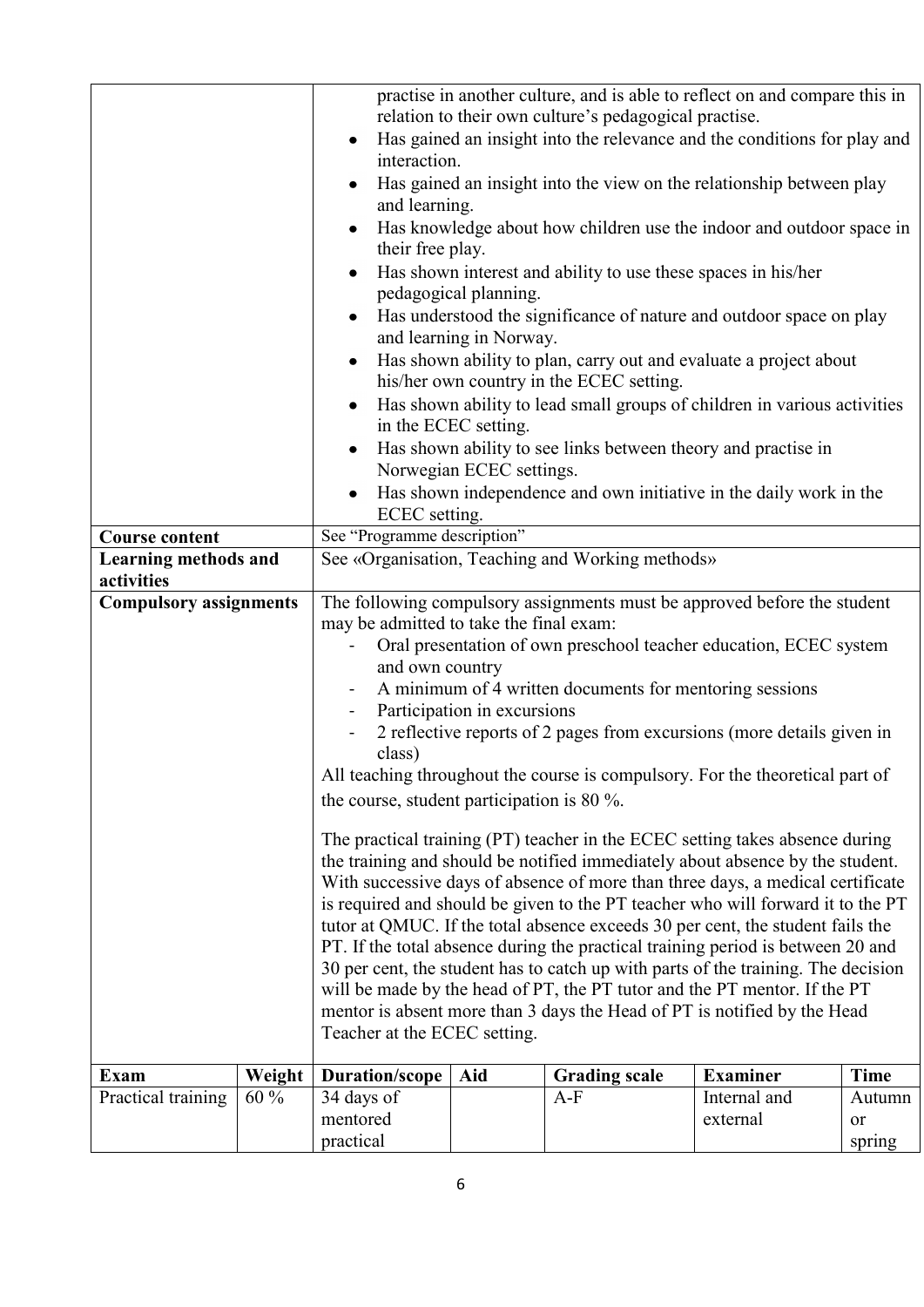| Autumn                                                                                                                                    |  |  |  |  |
|-------------------------------------------------------------------------------------------------------------------------------------------|--|--|--|--|
|                                                                                                                                           |  |  |  |  |
|                                                                                                                                           |  |  |  |  |
|                                                                                                                                           |  |  |  |  |
|                                                                                                                                           |  |  |  |  |
|                                                                                                                                           |  |  |  |  |
|                                                                                                                                           |  |  |  |  |
|                                                                                                                                           |  |  |  |  |
|                                                                                                                                           |  |  |  |  |
|                                                                                                                                           |  |  |  |  |
|                                                                                                                                           |  |  |  |  |
|                                                                                                                                           |  |  |  |  |
|                                                                                                                                           |  |  |  |  |
| Aase, S.L. and Aase, L. (2008). The history of Norway: A Long-Term<br>Perspective. In: Maagerø, E. and Simonsen, B (eds). Norway:         |  |  |  |  |
| society and culture, pp 30-55. Kristiansand: Portal Forlag                                                                                |  |  |  |  |
| Angell, O.H. (2008): The Norwegian welfare state. In: Maagerø, E. and                                                                     |  |  |  |  |
| Simonsen, B (eds). Norway: society and culture (pp 102-124).                                                                              |  |  |  |  |
| Kristiansand: Portal Forlag                                                                                                               |  |  |  |  |
| Boyden, J. (1997). Childhood and the Policy Makers: A Comparative                                                                         |  |  |  |  |
| Perspective on the Globalization of Childhood. In: James, A. &                                                                            |  |  |  |  |
|                                                                                                                                           |  |  |  |  |
| Contemporary Issues in the Sociological Study of Childhood, pp190-                                                                        |  |  |  |  |
|                                                                                                                                           |  |  |  |  |
|                                                                                                                                           |  |  |  |  |
| Buaas, Ellen Holst (2004): From Nature to Culture: a joint Zambian-<br>Norwegian project on Culture an Nature. Article handout Gelter, H. |  |  |  |  |
| (2000). Friluftsliv: The Scandinavian Philosophy of Outdoor Life.                                                                         |  |  |  |  |
| Canadian J. of Environmental Education, 5, pp.77-92.                                                                                      |  |  |  |  |
| Gunnestad, A. (2006). Resilience in a Cross-Cultural Perspective: How                                                                     |  |  |  |  |
|                                                                                                                                           |  |  |  |  |
| resilience is generated in different cultures. Journal of Intercultural                                                                   |  |  |  |  |
| Communication, April 2006. 29 pages.                                                                                                      |  |  |  |  |
| Gunnestad, A. (2003). Resilience – a new Approach to Children at Risk in                                                                  |  |  |  |  |
| the Southern African Situation. In: Children's Rights in Early                                                                            |  |  |  |  |
| Childhood Education in Africa and Norway. Queen Maud's College,                                                                           |  |  |  |  |
| Trondheim. 15 pages.                                                                                                                      |  |  |  |  |
| Hall, H. (1997). Contributions of the Arts to Children's Lives. In: Jalongo,                                                              |  |  |  |  |
|                                                                                                                                           |  |  |  |  |
|                                                                                                                                           |  |  |  |  |
|                                                                                                                                           |  |  |  |  |
|                                                                                                                                           |  |  |  |  |
|                                                                                                                                           |  |  |  |  |
| spring                                                                                                                                    |  |  |  |  |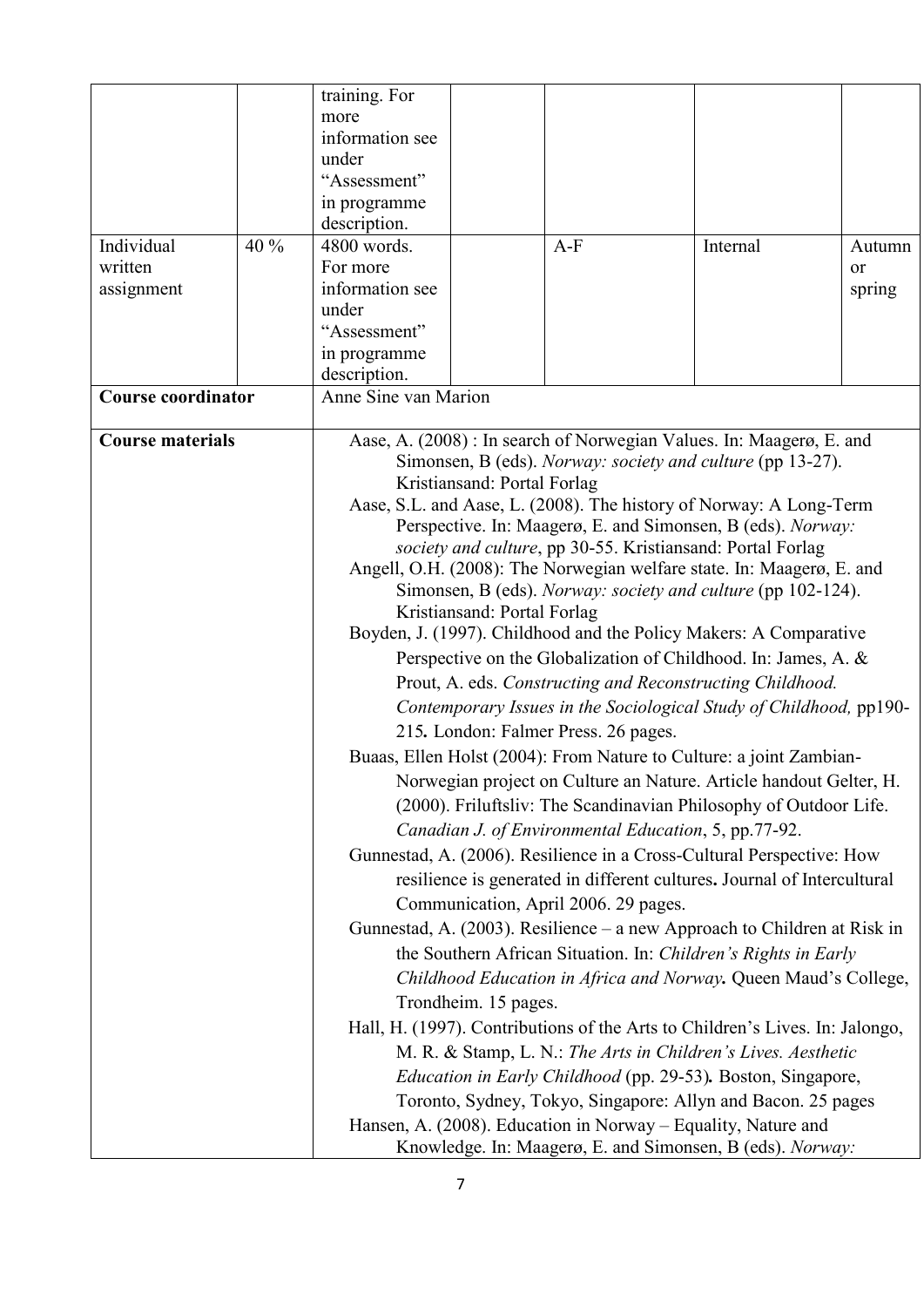| society and culture (pp. 125-136). Kristiansand: Portal Forlag.<br>Hughes, F.P. (2003). Spontanous Play in the $21st$ Century. In: Saracho & |
|----------------------------------------------------------------------------------------------------------------------------------------------|
| Spodek. Contemporary Perspectives on Play in Early Childhood                                                                                 |
| Education. A volume in $-$ contemporary perspectives in early                                                                                |
| childhood education. Greenwich, Connecticut: Information Age                                                                                 |
| Publishing 15 pages.                                                                                                                         |
| Larsen, A.M. (2004): Kwesuka sukela – once upon a time. How to use play                                                                      |
| drama and theatre in storytelling. In: The Role of Culture in Early                                                                          |
| childhood Education. Trondheim: Queen Maud's College.10 pages.                                                                               |
| Lillemyr, Søbstad, Marder and Flowerday (2011). A Multicultural                                                                              |
| Perspective on Play and Learning in Primary School. In Springer                                                                              |
| Science+Buisness Media B.V.2011. Published online 29.january                                                                                 |
| 2011. 20 pages.                                                                                                                              |
| Ministry of Education and Research (2011): Framework Plan for the                                                                            |
| Content and Tasks of Kindergartens. 51 pages.                                                                                                |
| Maagerø, E. and Simonsen, B. (2008). Minorities in Norway – Past and                                                                         |
| Present. In: Eva Maagerø and Birte Simonsen (eds). Norway: society                                                                           |
| and culture (pp 180-194). Kristiansand: Portal Forlag.                                                                                       |
| Nielsen, A.C.E. (2008). Trends in the Development of Norwegian                                                                               |
| Childhood. In: Maagerø, E. and Simonsen, B (eds). Norway: society                                                                            |
| and culture (pp. 195-206). Kristiansand: Portal Forlag.                                                                                      |
| Nilsen, R. D. (2008). Children in nature: Cultural ideas and social practices                                                                |
| in Norway. In: A. James, & A. James (eds.), <i>European Childhoods</i> .<br>Cultures, Politics and Childhoods in Europe (pp. 38-60). London: |
| Palgrave.                                                                                                                                    |
| Report on "Children's rights in Early Childhood Education in Africa and                                                                      |
| Norway" 2003. 138 pages.                                                                                                                     |
| Sandseter, Ellen Beate. (2009). Risky Play and Risky Management in                                                                           |
| Norwegian Preschools - a qualitative observational study. In: Safety                                                                         |
| Science, 2009, Issue 1, Article 2. 10 pages.                                                                                                 |
| Strahler, A. N. & Strahler, A. H. (1984). Elements of Physical Geography                                                                     |
| $(3rd Edition; 23 pages)$ . USA: John Wiley & Sons.                                                                                          |
| Sundin, B. (1986). The Importance of Music and Aesthetical Activities for                                                                    |
| the General Development of the Child. In: Ruud, E.E, Music and                                                                               |
| Health (pp. 161-176). Norsk Musikforlag A/S. 15 pages.                                                                                       |
| Sæther, M. (2008). Music and Basic Learning in a Stimulating                                                                                 |
| Environment in Kindergarten. Translation of chapter in: Kibsgaard,                                                                           |
| S.(ed), Grunnleggende Læring I et Stimulerende Miljø I barnehagen.                                                                           |
| Oslo: Universitetsforlaget. 11 pages.                                                                                                        |
| United Nations Convention on the Rights of the Child. (1989).                                                                                |
| Ødegaard, E.E. (2006). What's worth talking about? Meaning-making in                                                                         |
| toddler-initiated co-narratives in preschool. In: Early Years, Vol. 26,                                                                      |
| No. March 2006, pp.79-92. UK: Routledge. 12 pages                                                                                            |
|                                                                                                                                              |